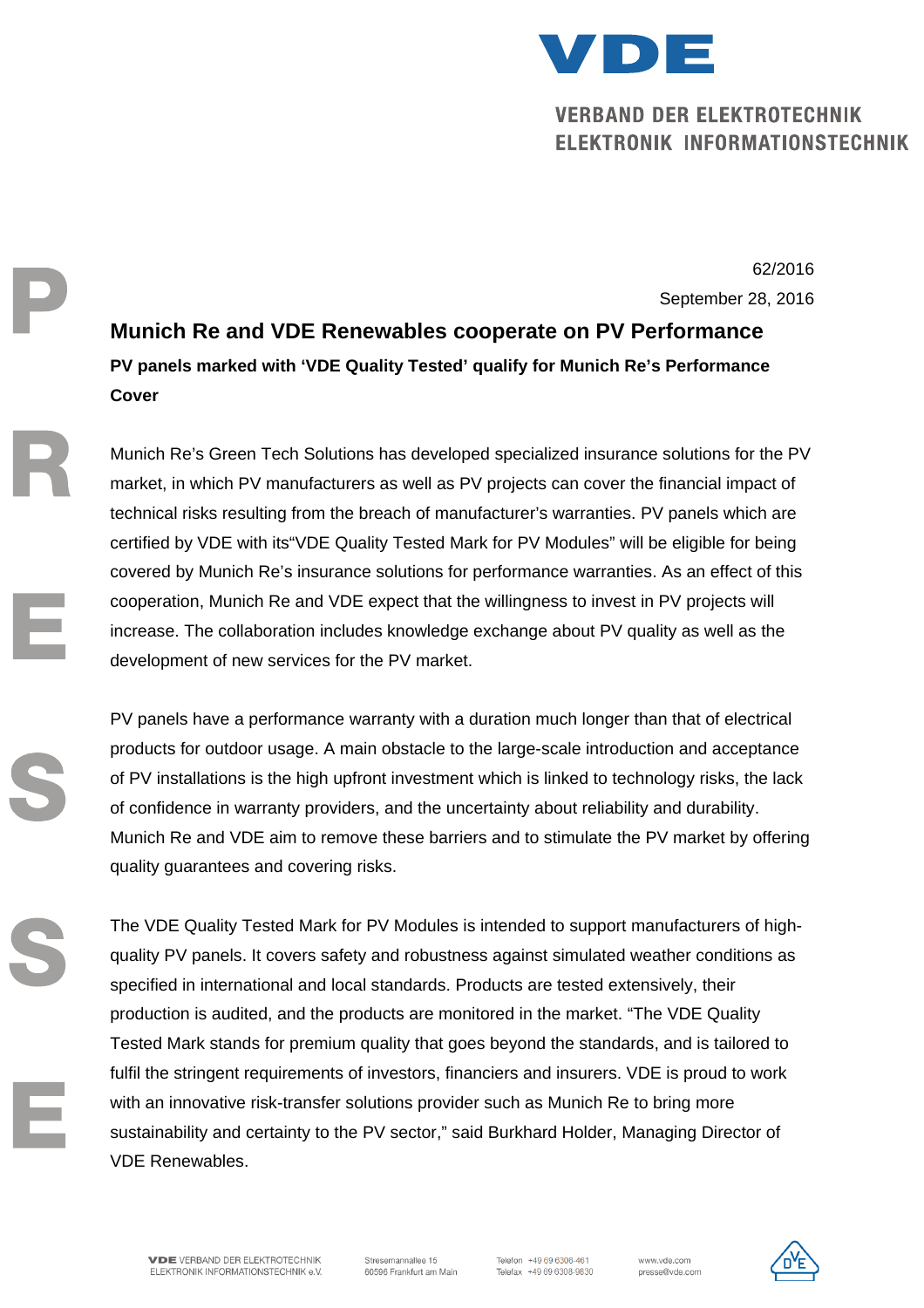Munich Re has developed innovative insurance solutions which complement VDE's certification. These insurance solutions cover performance risks associated with the warranted power output of PV panels. "While the PV market is developing, we see an increasing need for tailor-made risk-transfer solutions. Our clients confirm that insurance of warranty based liabilities can have a number of positive effects leading to an improved capital allocation in a consolidating market: from securing the balance sheet of a manufacturer, protecting the assets of solar investments, to enabling and optimizing financing setups – just to name a few", says Michael Schrempp, Head of Green Tech Solutions at Munich Re.

## **The VDE Quality Tested mark:**



## **About VDE:**

VDE, the Association for Electrical, Electronic and Information Technology is one of the largest technical and scientific associations in Europe with more than 35,000 members. VDE is headquartered in Frankfurt am Main and is represented in Berlin as well as Brussels. www.vde.com.

## **About VDE Renewables GmbH:**

VDE Renewables is 100% owned by VDE. It conducts the marketing, business development, and project management activities for certification and non-certification activities in the area of quality assurance for the global renewable energy sector. VDE Renewables is partnered with the VDE Testing and Certification Institute, which is also a significant part of the VDE Association. VDE Renewables works closely with leading institutions around the world such as Fraunhofer ISE to carry out testing of components and systems according to the highest levels of quality.

## **About Munich Re:**

Munich Re stands for exceptional solution-based expertise, consistent risk management, financial stability and client proximity. In the financial year 2015, the Munich Re Group achieved a profit of €3.1bn on premium income of €50bn. It operates in all lines of insurance, with almost 43,000 employees throughout the world.

## **About Munich Re's Corporate Insurance Partner:**